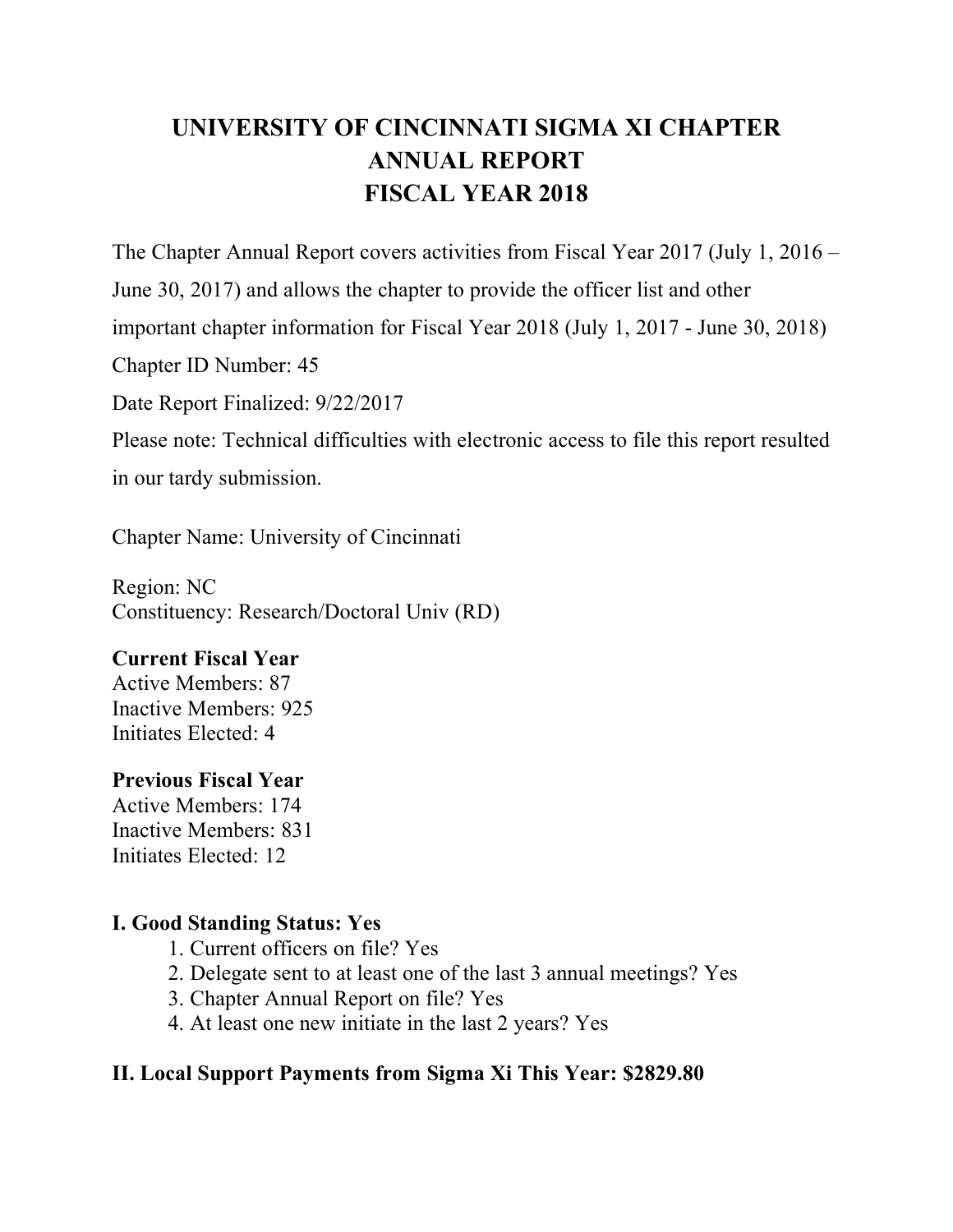#### **III. Chapter Officers**

Officers for Fiscal Year 2017 (current officers)

President Haworth, Kevin (hawortkn@ucmail.uc.edu) Vice President Benoit, Joshua (benoitja@ucmail.uc.edu) Treasurer Matter, Stephen F. (mattersf@ucmail.uc.edu) Secretary Vonderheide, Anne M. (pawleca@ucmail.uc.edu) Administrative Assistant Sriram, Vishnu (sriramvu@ucmail.uc.edu) Contact Officer Hanson, Margaret M. (margaret.hanson@uc.edu)

Officers for Fiscal Year 2016

President Dietsch, Craig (dietscc@ucmail.uc.edu) Vice President Haworth, Kevin (hawortkn@ucmail.uc.edu) Treasurer Matter, Stephen F. (mattersf@ucmail.uc.edu) Secretary Vonderheide, Anne M. (pawleca@ucmail.uc.edu) Administrative Assistant Sriram, Vishnu (sriramvu@ucmail.uc.edu) Contact Officer Hanson, Margaret M. (margaret.hanson@uc.edu)

Officers for Fiscal Year 2015

President Pixley, Sarah K. (sarah.pixley@uc.edu) Vice President Dietsch, Craig W. (dietscc@ucmail.uc.edu) Treasurer Matter, Stephen F. (mattersf@ucmail.uc.edu) Secretary Vonderheide, Anne M. (pawleca@ucmail.uc.edu) Administrative Assistant Vonderheide, Anne M. (pawleca@ucmail.uc.edu) Contact Officer Hanson, Margaret M. (margaret.hanson@uc.edu) Awards Officer Hanson, Margaret M. (margaret.hanson@uc.edu) Membership Tranter, Michael (trantemc@ucmail.uc.edu) and Gross, Joshua (grossja@ucmail.uc.edu)

### **IV. Delegate for Upcoming Annual Meeting**

To remain in good standing, the chapter must send a delegate to at least one Annual Meeting every 3 years.

Date the chapter last had representation at the Sigma Xi Annual Meeting: 6/2/2014 Delegate: Ronald Millard

Please note: Our Chapter will send Margaret Hanson (hansonmm@ucmail.uc.edu) to this year's (2017) Annual Meeting in November.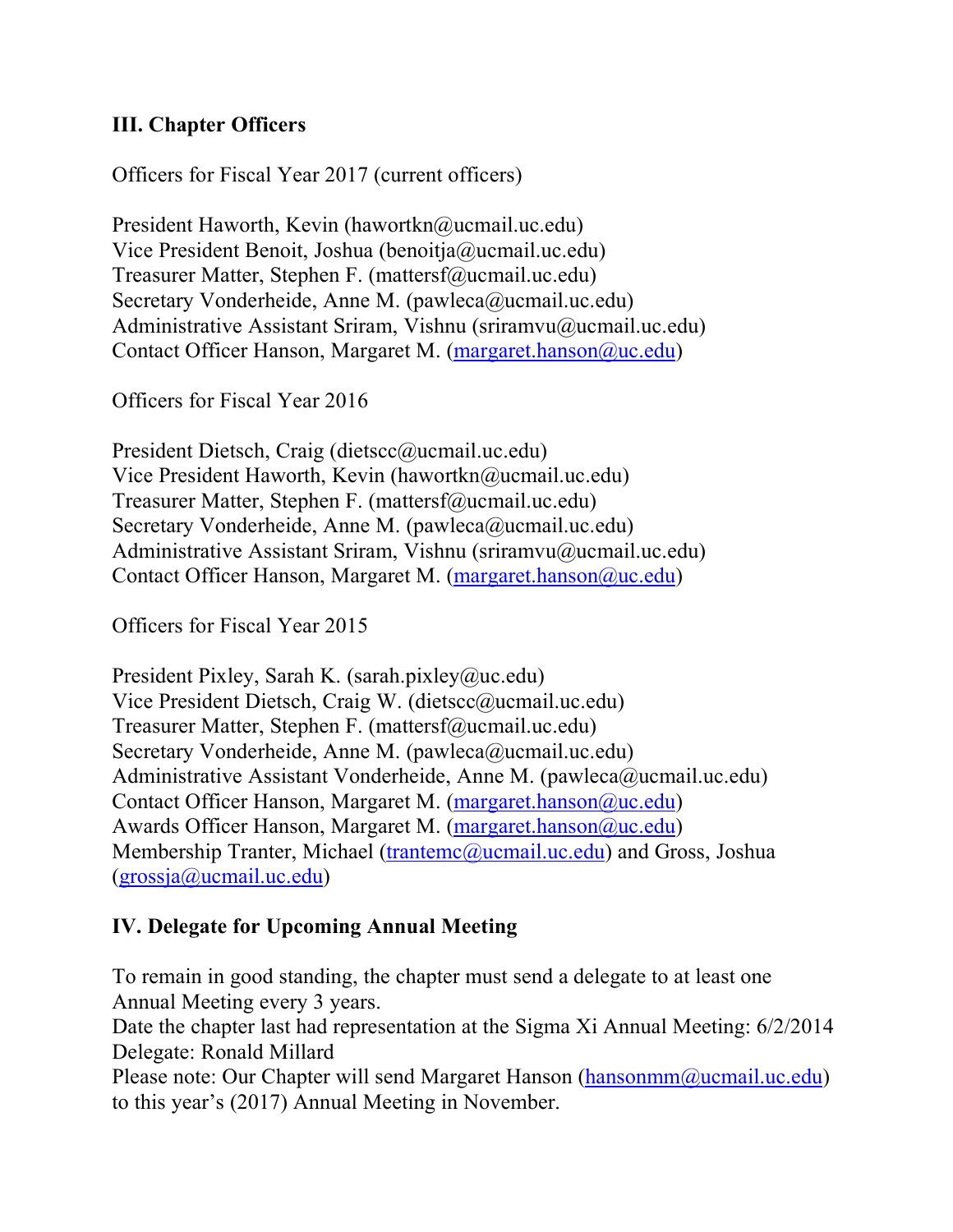## **V. Chapter Operations**

Identified new chapter leaders? Yes Developed a chapter leader succession plan? Yes Increased the number of members involved in or attending chapter activities? Yes Reached out to inactive chapter members? Yes Nominated new faculty, researchers or institutional leaders for Sigma Xi membership? Yes Sent a student to the Sigma Xi Annual Meeting and Student Research Conference? No Had a student involved in the Student Research Showcase? No Communicated with chapter members via the Sigma Xi online chapter community? No Communicated with chapter members via an electronic newsletter? Yes Chapter mentored another chapter? No Chapter worked with high school students? No

## **VI. Chapter Activities**

Would you like to self-nominate the chapter for a chapter award? No

Activity Type: Chapter Networking Event Name of Activity: UC Sigma Xi Fall Mixer Activity Date: 10/18/2016 Activity Details: The fall mixer included networking opportunities during a cocktail reception, formal welcome by our Chapter President, recognition of new members, a call for officer nominations, and recognition of National GIAR Awardees. The central activity was introductions of, and presentations by, our Chapter's graduate awardees, who received their Chapter GIAR awards the previous spring. Graduate students in the departments of Geology in the College of Arts and Sciences (Jeff T. Osterhout and Yeon Jee Suh), Environmental Health in the College of Medicine (Anoop Sathyan), and Aerospace Engineering in the College of Engineering (Mei-Ling Bermudez) each made a 15-minute presentation and answered questions. Activity Was: Created and organized by Chapter Activity Participation: 28 Activity Participation Percentage: 32 Activity Years Occuring: Continuing

Activity Chapter Health: Yes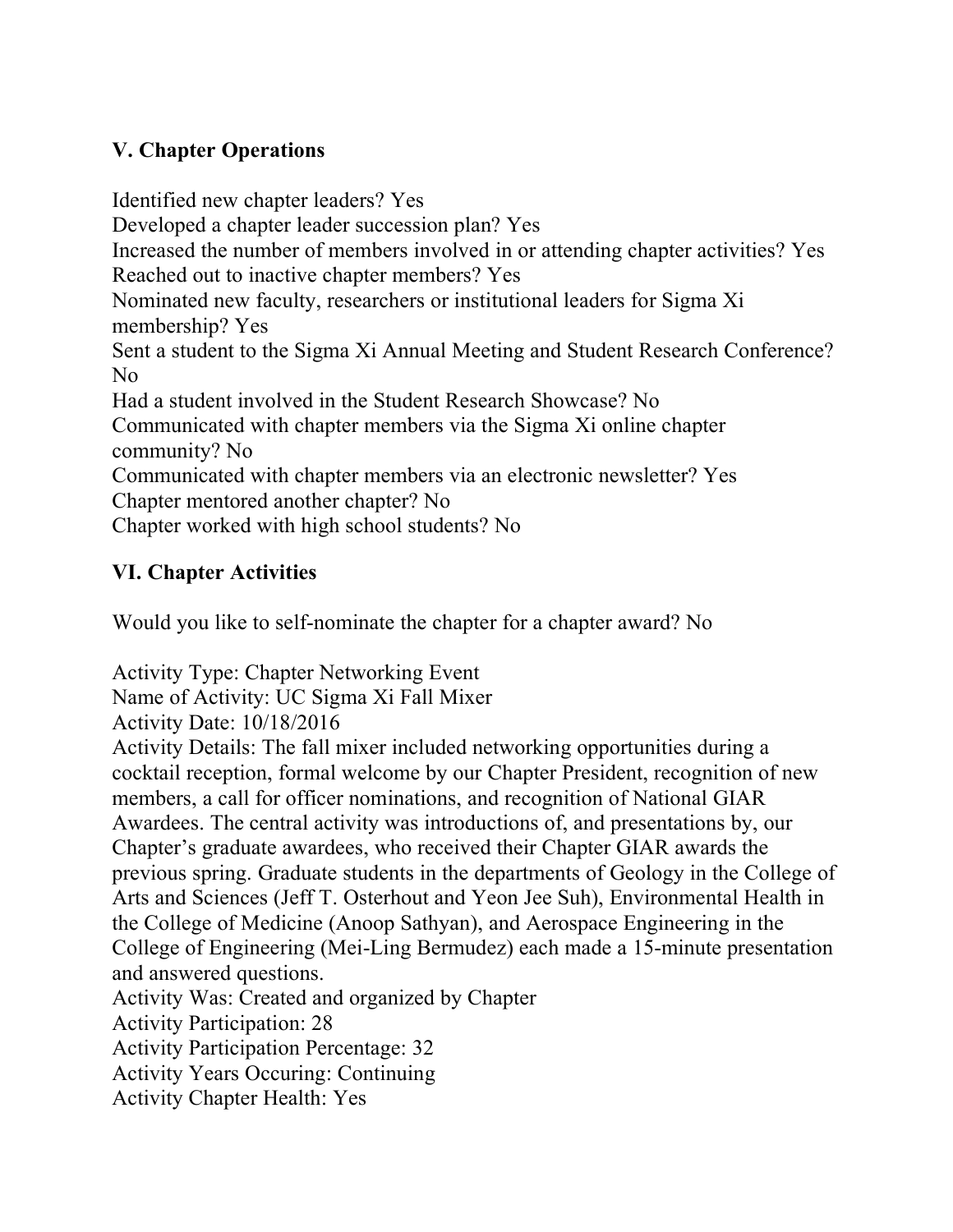Activity Share Details: Yes Activity Target Audience: Graduate students, Professionals, Members Activity Modified Date:

#### Activity Type: Grants-in-Aid of Research

Name of Activity: Graduate Student Grants-in-Aid of Research Awardees Announced

Activity Date: 2/17/2017

Activity Details: The UC Sigma Xi Chapter accepts applications from full-time matriculated graduate students for Grants-in-Aid of Research in all areas of science and engineering. Three to four awards are made annually. Students use their funding for travel expenses to and from a research sites, to present research results at a national science or engineering meeting, or for purchase of consumable research materials and supplies or non-standard laboratory equipment necessary to complete a specific research project. Funds are not used for stipends or salaries. Recipients must be a full-time UC student, but are not required to be an Associate Member of the Sigma Xi (Honorary) Research Society at the time of application, although each recipient's primary faculty research project mentor must be an active (dues-paying) Full Member of Sigma Xi (National and UC Chapter). Applicants are encouraged to apply for Associate Membership in Sigma Xi under the sponsorship of a Full Member. It has been a long-standing Chapter policy that students who have received a UC Chapter or National Sigma Xi grant-in-Aid of Research (GIAR) award within the last two years are not eligible for a UC Chapter award. This rule was eliminated this year to encourage more applications from UC graduate students and to encourage their advisors to become Chapter members. Our Chapter can afford awards up to \$2,000 thanks to financial support from the UC Office of Research, which supplements our own award budget; the national GIAR Awards are typically much less (less than \$1,000). Moreover, our Executive Committee agreed that national GIAR award winners shouldn't be penalized for winning at the national level.

Activity Was: Created and organized by chapter

Activity Participation: 30

Activity Participation Percentage: 50

Activity Years Occuring: Continuing

Activity Chapter Health: Yes

Activity Share Details: Yes

Activity Target Audience: Undergraduates, Graduates

Activity Modified Date:

Activity Type: Chapter Award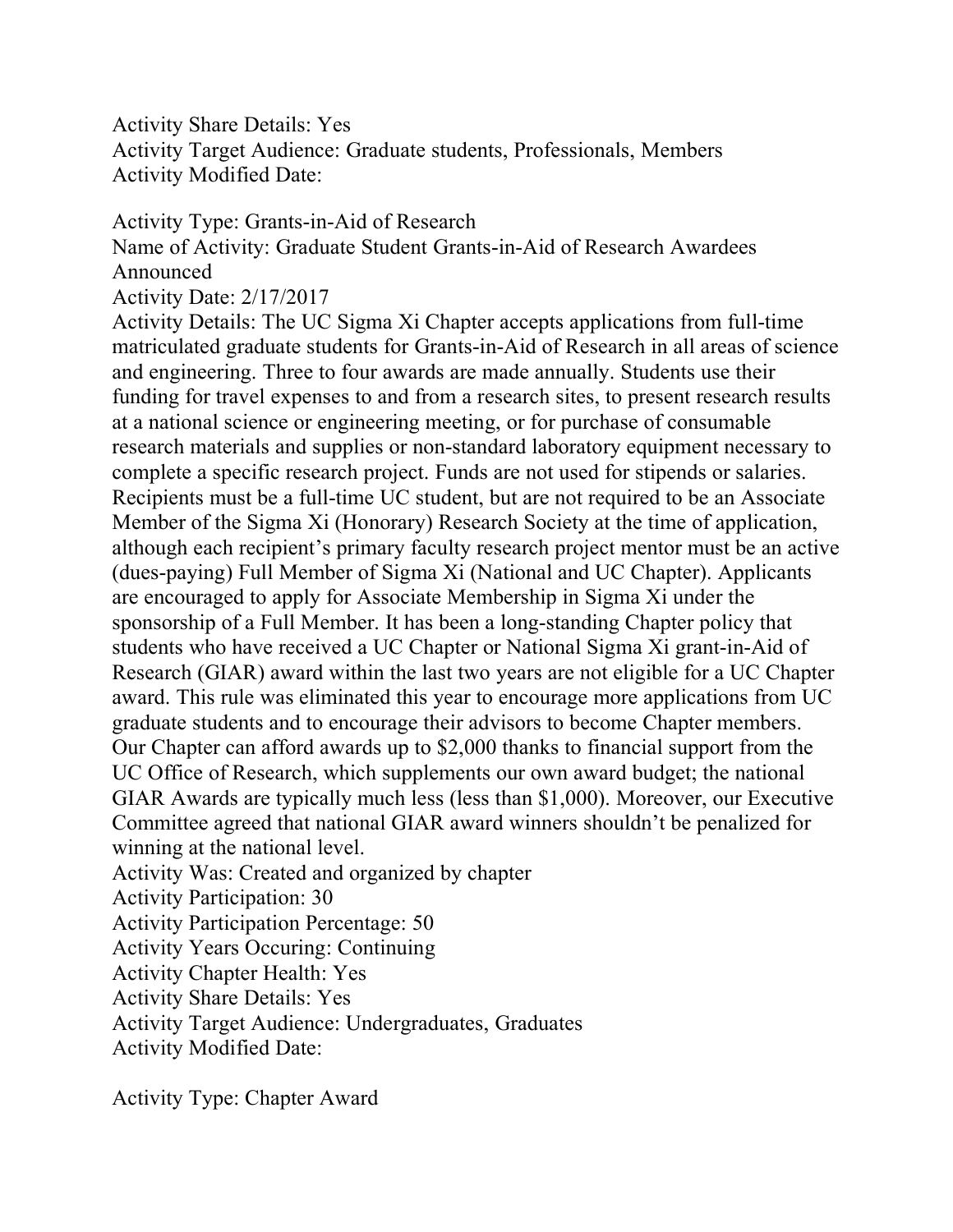Name of Activity: Young Investigator Award

Activity Date: 2/17/2015

Activity Details: The UC Chapter of Sigma Xi receives nominations annually for the Sigma Xi Young Investigator Award. This annual award, presented in conjunction with the Office of the Vice President for Research, recognizes a junior faculty member at UC for their early career distinguished research accomplishments in a field of science or engineering appropriate to Sigma Xi. The Violet M. Diller Endowment makes this award possible to the UC Chapter of Sigma Xi and the Office of the Vice President for Research. A brief biography of this year's award winner was posted on our Chapter's website and distributed to all active and unactive UC Sigma Xi members to encourage attendance at our Spring Mixer.

Activity Was: Created and organized by the Chapter

Activity Participation: 2

Activity Participation Percentage: 100

Activity Years Occurring: Continuing

Activity Chapter Health: Yes

Activity Share Details: Yes

Activity Target Audience: Professionals, Members

Activity Modified Date:

Activity Type: Chapter Annual Meeting

Name of Activity: Spring Mixer

Activity Date: 3/7/2017

Activity Details: The Spring Mixer serves as our annual meeting and includes networking opportunities during a cocktail reception, recognition of new members, recognition of new National GIAR Awardees, recognition of the new UC Sigma Xi GIAR awardees, and recognition of the Young Investigator. The highlight of the Spring Mixer is a presentation by the Young Investigator faculty awardee. Associate Professor Michael Richardson from the Department of Psychology gave the lecture in Spring 2017, "*Modeling Multiagent (Human) Activity and Behavioral Coordination*". He was presented with a \$500 award. Notable was the enthusiastic reception of his talk and a vigorous question-and-answer session afterwards, and the attendance of several of Dr. Richardson's faculty and graduate student colleagues. At the Spring Mixer we also announce each of our graduate student Grants-in-Aid of Research winners who will present their research at the subsequent Fall Mixer. Our award winners announced in at the Spring Mixer are from Chemistry in the College of Arts and Sciences (Rebecca Haley), Geology in the College of Arts and Sciences (Jenelle Wallace), Biological Sciences in the College of Arts and Sciences (Amanda Powers), and Biomedical Engineering in